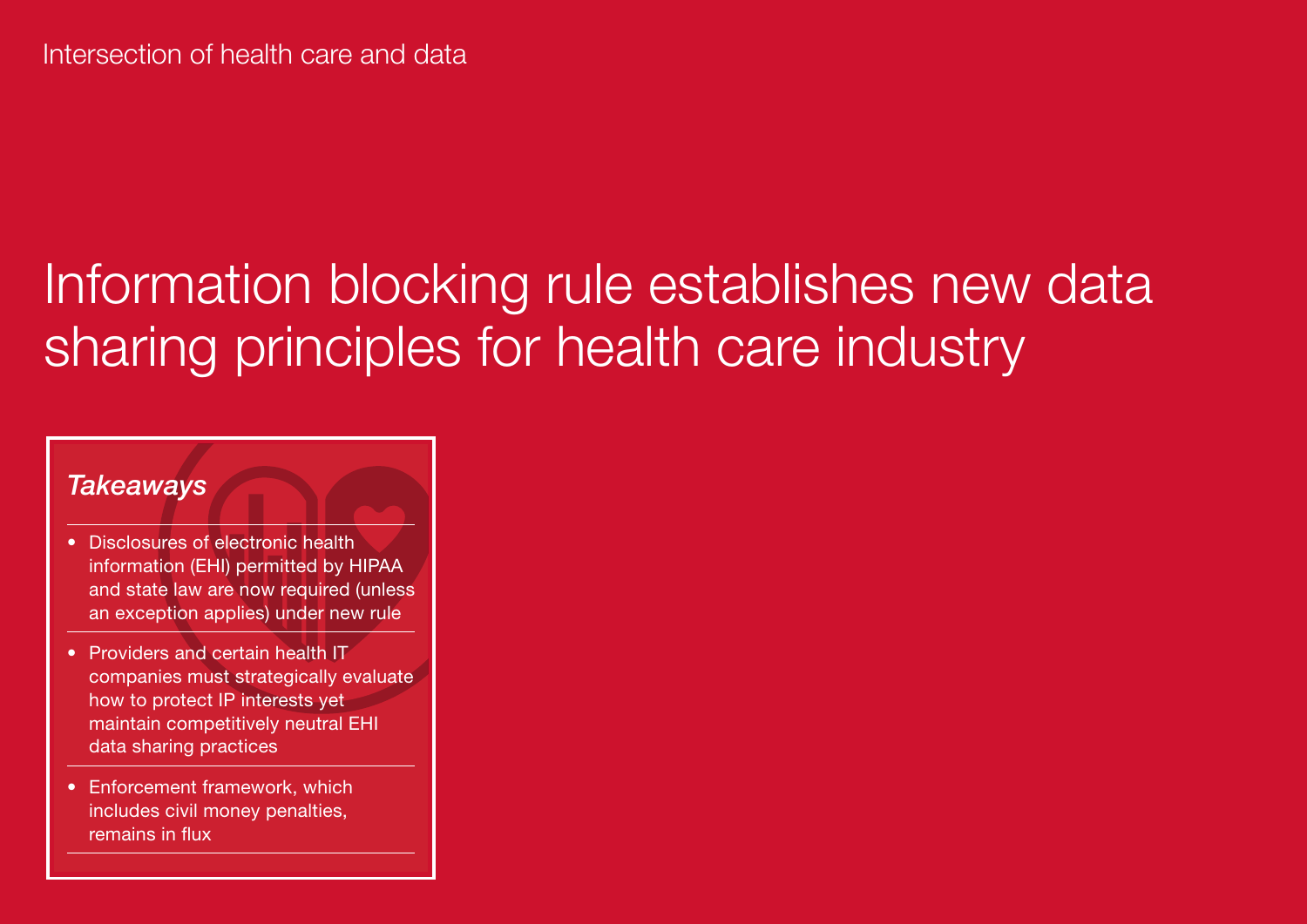

Who is the rightful owner of electronic health information? Who should control when, how, and with whom that information is shared? These are critical, and valuable, questions for an industry with a compound annual growth rate of data that exceeds manufacturing, financial services, and entertainment and media.

> In its information blocking rule, the Office of the National Coordinator for Health Information Technology (ONC) offers a definitive response – the patient – and responds to concerns that some individuals and entities are engaging in practices that unreasonably limit the availability, interoperability, and use of patients' electronic health information.

Key stakeholders in the health care industry – providers and certain health IT companies and developers – are now **prohibited** from engaging in practices likely to interfere with the appropriate access, exchange, or use of patients' electronic health information.

Under the new rule, if the Health Insurance Portability and Accountability Act of 1996 (HIPAA) or applicable state privacy laws **permit** the disclosure of electronic health information, the information blocking rule likely will **require** such disclosure. The rule does include important exceptions that offer regulated actors certainty that their practices will not be considered information blocking when meeting the conditions of one (or more) exception. Yet, leveraging these complex exceptions will require advance planning.

## What is information blocking?

Information blocking is a business practice likely to interfere with, prevent, materially discourage, or otherwise inhibit the access, exchange, or use of electronic health information (EHI). Information blocking does not include practices that either (1) are required by law or (2) comply with an exception to the information blocking rule.

Put simply, information blocking encompasses activities that make the access, exchange, use, or interoperability of health data more difficult. The definition also encompasses an intent requirement, which is different depending on the identity of the regulated actor.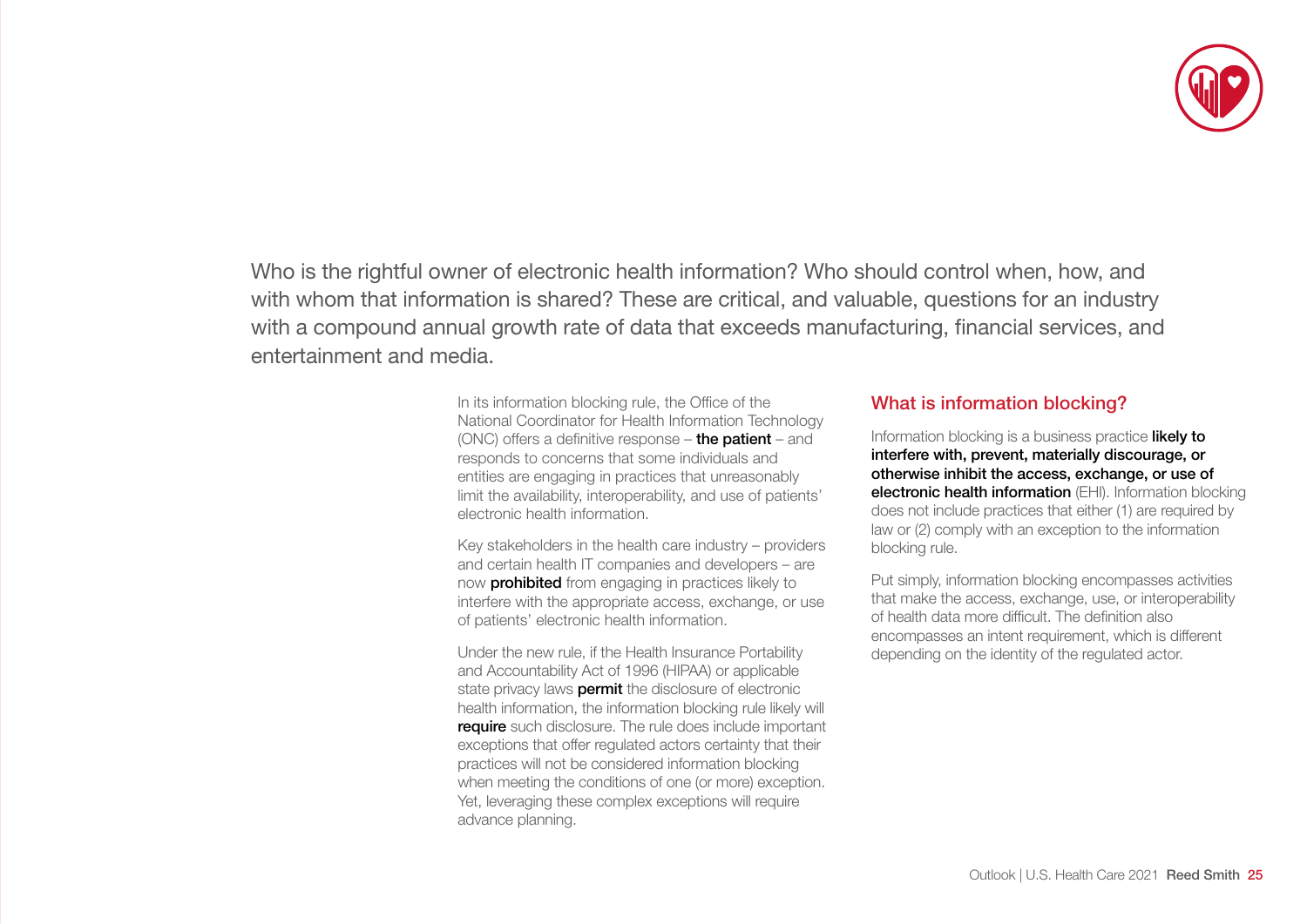

# Who must comply, and what are the associated intent requirements?

The information blocking rule applies to health care providers, health information networks (HINs) and health information exchanges (HIEs), and ONC-certified health IT developers.

For health care providers, a practice meeting the regulatory definition will be considered information blocking if the health care provider knows such practice to be unreasonable and likely to interfere with access, exchange, or use of EHI.

#### For ONC-certified health IT developers, HINs, or HIEs,

a practice meeting the regulatory definition will be considered information blocking if the regulated actor knows, or should know, that such practice is likely to interfere with the access, exchange, or use of EHI.

Developers must take note that if their products include any ONC-certified health IT, they must comply with the information blocking rule with respect to all of their health IT products and services – even those that are not certified.

# What is electronic health information (EHI)?

The information subject to the information blocking rule will change over time as the industry prepares for full compliance.



### USCDI

Until Oct. 5, 2022, EHI is limited to the data elements included in the U.S. Core Data Interoperability (USCDI) standard, version 1. The USCDI differs from and replaces the Common Clinical Data Set (CCDS) standard – most notably through the addition of clinical notes – that is referenced in ONC's existing certification criteria for certified health IT

#### EHI

As of Oct. 6, 2022, EHI is defined as **electronic protected** health information (ePHI) included in a designated record set – in other words, ePHI to which a patient has a right of access. Although this definition draws upon key concepts and definitions from HIPAA, it applies regardless of whether HIPAA applies.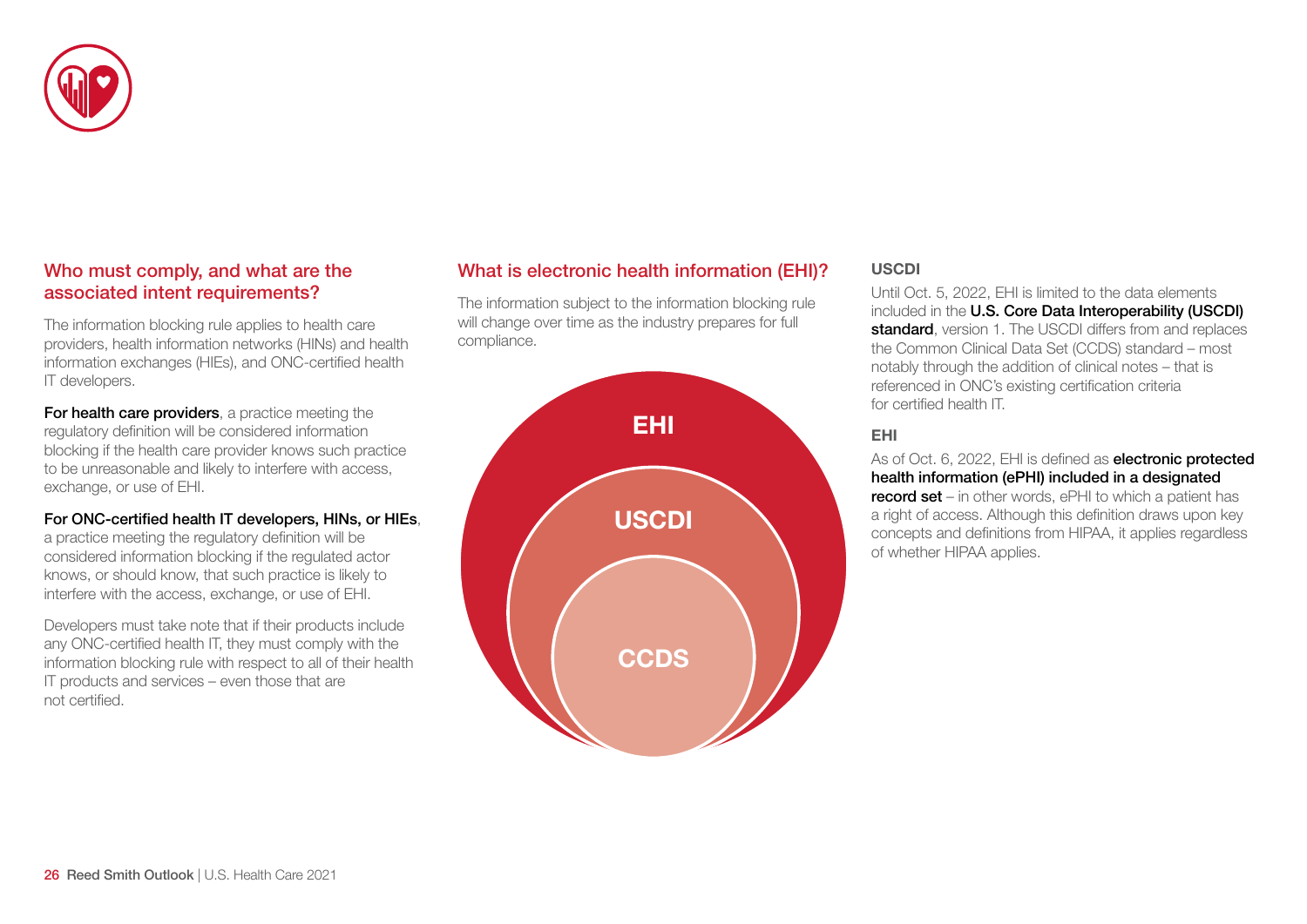"These are critical, and valuable, questions for an industry with a compound annual growth rate of data that exceeds manufacturing, financial services, and entertainment and media."

<sup>C</sup> C C C

Aug septe or Nov

Outlook | U.S. Health Care 2021 Reed Smith 27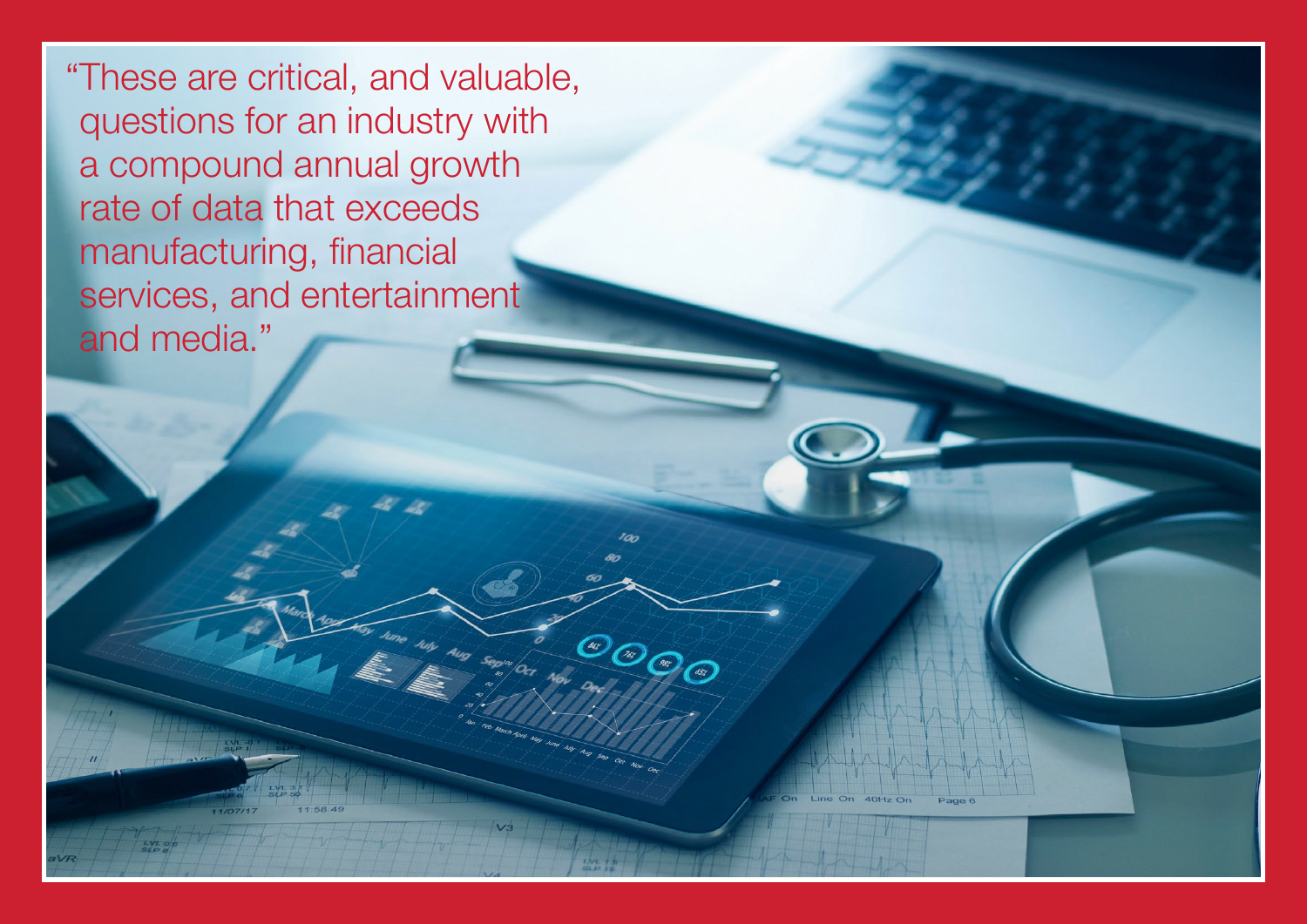"The rule does include important exceptions that offer regulated actors certainty that their practices will not be considered information blocking when meeting the conditions of one (or more) exception."

# What are the exceptions?

There are eight exceptions to the information blocking rule, which can be broken down into two categories: (1) exceptions that involve **not fulfilling** requests to access, exchange, or use EHI and (2) exceptions that involve procedures for **fulfilling** requests to access, exchange, or use EHI.

#### Exceptions that involve not fulfilling requests to access, exchange, or use EHI

#### 1. Preventing harm exception

Engaging in reasonable and necessary practices to prevent harm to a patient (or another)

#### 2. Privacy exception

Not fulfilling a request in order to protect an individual's privacy

#### 3. Security exception

Interfering with the access, exchange, or use of EHI in order to protect the security of EHI

#### 4. Infeasibility exception

Not fulfilling a request due to the infeasibility of the request

#### 5. Health IT performance exception

Taking reasonable and necessary measures to make health IT temporarily unavailable or degrading the health IT's performance for the benefit of the overall performance of the health IT

#### ...provided certain conditions are met

#### Exceptions that involve procedures for fulfilling requests to access, exchange, or use EHI

#### 6. Content and manner exception

Limiting the content of a response to a request to access, exchange, or use EHI, or changing the manner in which the request is fulfilled

#### 7. Fees exception

Charging fees, including fees that result in a reasonable profit margin, for accessing, exchanging, or using EHI

#### 8. Licensing exception

Licensing interoperability elements for EHI to be accessed, exchanged, or used

#### ...provided certain conditions are met

## Must regulated actors license their intellectual property to requestors of EHI?

No, but operationalizing a compliance strategy that protects investments in health IT will require advance planning and discipline. Regulated actors cannot assert ownership rights to the EHI itself, which belongs to the patient. Furthermore, licenses to interoperability elements – proprietary data formats, processing mechanisms, and exchanges – must be offered on nondiscriminatory and competitively neutral terms. In other words, these terms must be based on objective and verifiable criteria that are uniformly applied and not related to the requestor's intended use of the EHI.